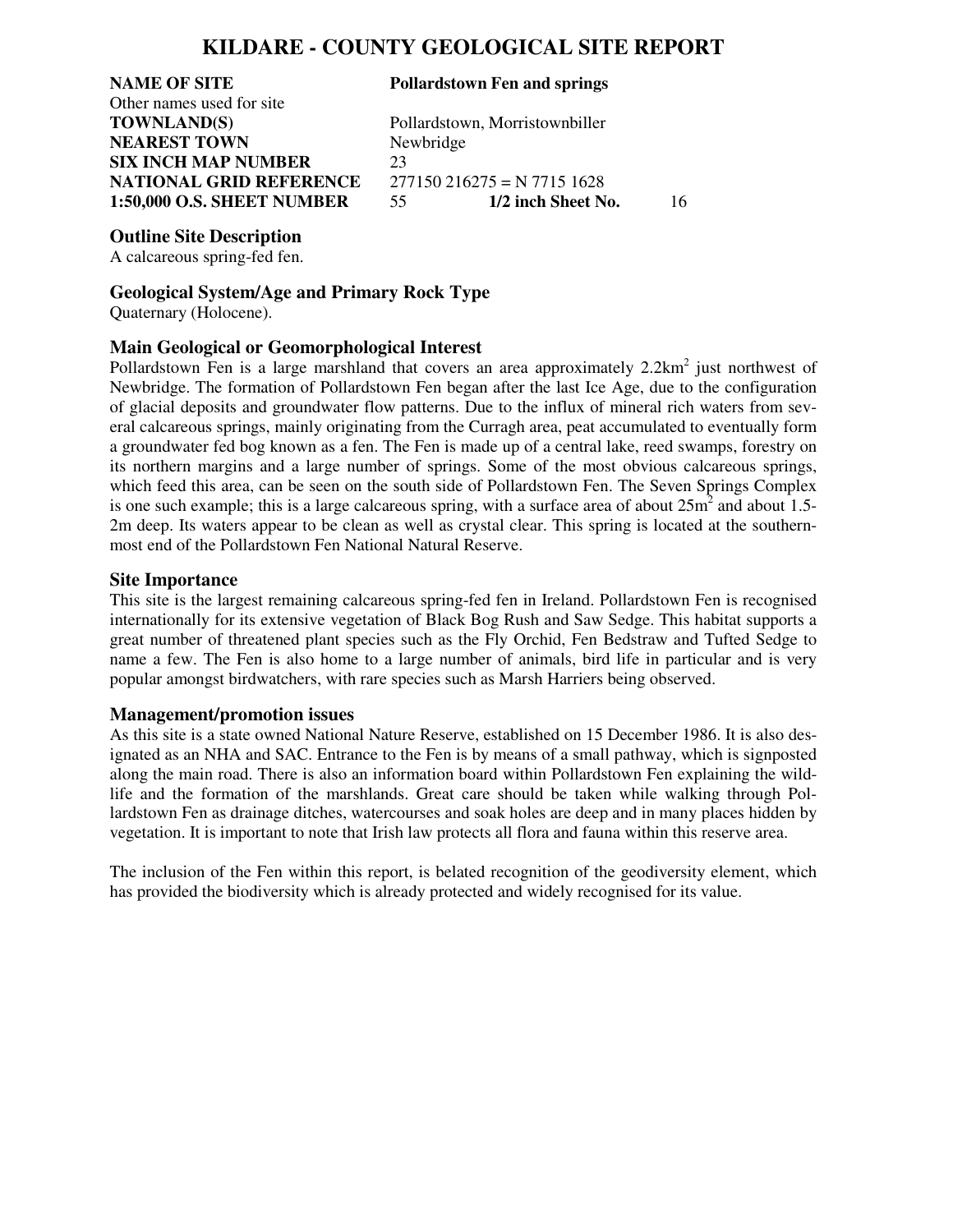

Top Left: Pathway through Pollardstown Fen Top Right: Seven Springs, one of the many springs feeding the Fen. Above: Panorama view of Pollardstown Fen, displaying the abundance of Saw Sedge.